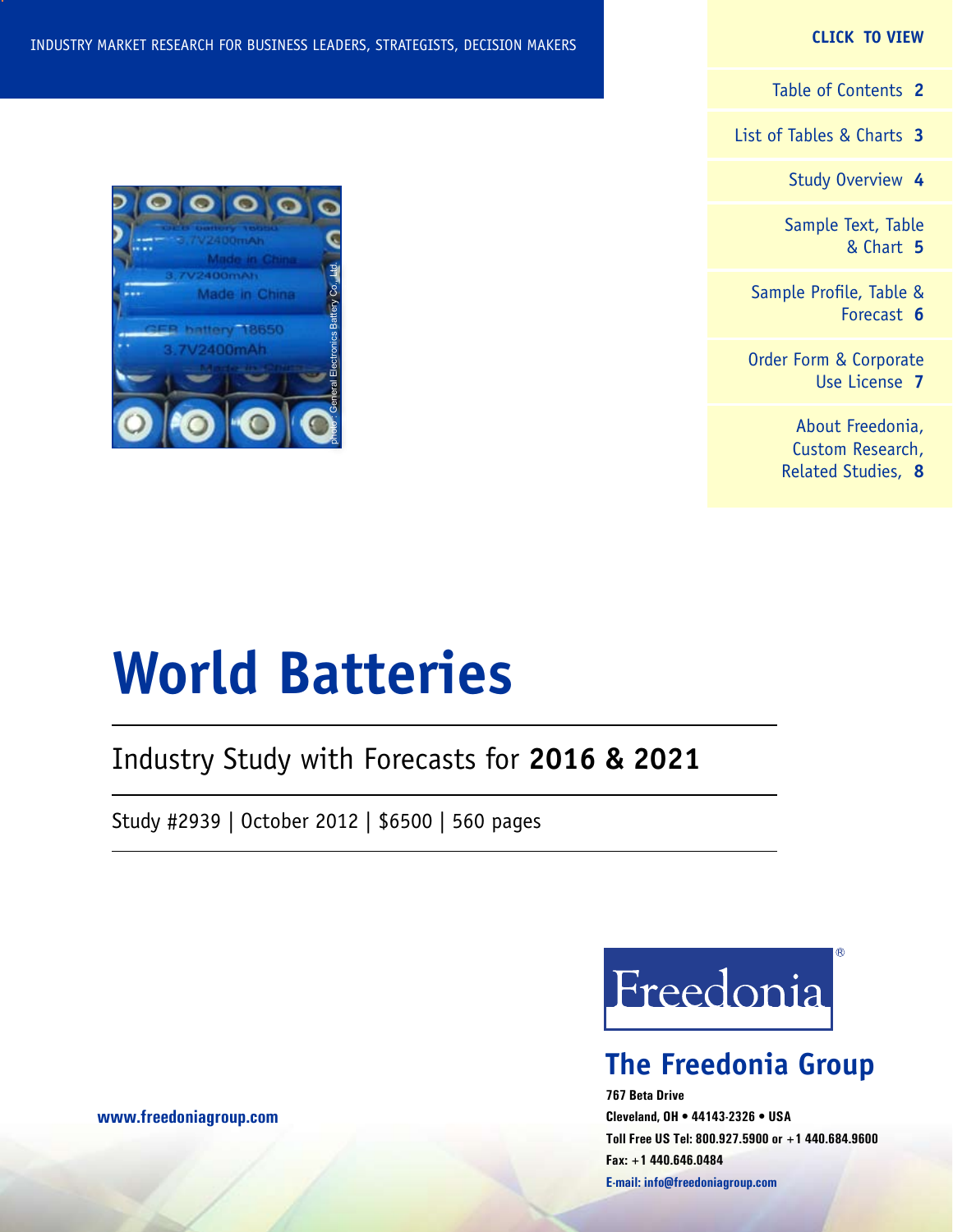## **World Batteries**

Industry Study with Forecasts for *2016 & 2021*

# Freedonia

## <span id="page-1-0"></span>**Table of Contents**

### Executive Summary

### Market EnvironmenT

| Recent Economic Performance 7                  |  |
|------------------------------------------------|--|
| World Economic Outlook  8                      |  |
| World Per Capita Gross Domestic Product12      |  |
| World Personal Consumption Expenditures14      |  |
| World Demographic Outlook 16                   |  |
| World Gross Fixed Investment Outlook18         |  |
| World Manufacturing Outlook 21                 |  |
| World Motor Vehicle Outlook 23                 |  |
| Motor Vehicles in Use 24                       |  |
| Motor Vehicle Production Trends 26             |  |
| Hybrid & Electric Vehicle Outlook 29           |  |
|                                                |  |
|                                                |  |
|                                                |  |
| World Electrical/Electronics Sector Outlook 36 |  |
|                                                |  |
| Environmental & Regulatory Issues42            |  |
|                                                |  |

### **TECHNOLOGY**

| Battery Construction & Operation 47            |  |
|------------------------------------------------|--|
| Conventional Battery Chemistries 49            |  |
|                                                |  |
| Zinc-Carbon/Zinc-Chloride50                    |  |
|                                                |  |
|                                                |  |
|                                                |  |
| Advanced Battery Chemistries 54                |  |
|                                                |  |
| Nickel-Metal Hydride 58                        |  |
|                                                |  |
| Sodium-Metal Halide 59                         |  |
|                                                |  |
| Fuel Cells & Other Alternative Power Sources61 |  |
|                                                |  |
| Other Alternative Power Sources  64            |  |
|                                                |  |

### SUPPLY & DEMAND

| Zinc-Carbon/Zinc-Chloride 87 |
|------------------------------|
|                              |
|                              |
|                              |
|                              |
|                              |
|                              |
|                              |
|                              |
|                              |
|                              |
|                              |
|                              |

### NORTH AMERICA

| Macroeconomic Environment 121 |  |
|-------------------------------|--|
| Battery Supply & Demand 122   |  |
|                               |  |
|                               |  |
|                               |  |

### WESTERN EUROPE

| Battery Supply & Demand 159 |  |
|-----------------------------|--|
|                             |  |
|                             |  |
|                             |  |
|                             |  |
|                             |  |
| 0ther Western Europe  207   |  |
|                             |  |
|                             |  |
|                             |  |
|                             |  |
|                             |  |
|                             |  |
|                             |  |

### ASIA/PACIFIC

| Macroeconomic Environment 224 |  |
|-------------------------------|--|
| Battery Supply & Demand 225   |  |
|                               |  |
|                               |  |
|                               |  |
|                               |  |
|                               |  |
|                               |  |
|                               |  |
|                               |  |
|                               |  |
|                               |  |
|                               |  |
|                               |  |

### OTHER REGIONS

| Central & South America  299          |  |
|---------------------------------------|--|
|                                       |  |
| Other Central & South America 315     |  |
|                                       |  |
|                                       |  |
| All Other Central & South America 327 |  |
|                                       |  |
|                                       |  |
| Other Eastern Europe 345              |  |
|                                       |  |
|                                       |  |
|                                       |  |
|                                       |  |
|                                       |  |
|                                       |  |
|                                       |  |
|                                       |  |
|                                       |  |
|                                       |  |

### INDUSTRY STRUCTURE

| Industry Composition  375              |  |
|----------------------------------------|--|
|                                        |  |
|                                        |  |
| Lead-Acid Secondary Batteries 379      |  |
| Non-Lead-Acid Secondary Batteries  381 |  |
| Research & Product Development 382     |  |
|                                        |  |
|                                        |  |

| Marketing & Distribution 386 |  |
|------------------------------|--|
| Cooperative Agreements 389   |  |
| Financial Requirements  402  |  |
| Mergers & Acquisitions 403   |  |

### Company Profiles

| Acumuladores Moura 413                |  |
|---------------------------------------|--|
|                                       |  |
|                                       |  |
|                                       |  |
|                                       |  |
|                                       |  |
| Coslight Technology International 427 |  |
| East Penn Manufacturing 431           |  |
|                                       |  |
|                                       |  |
|                                       |  |
| Eveready Industries India  446        |  |
|                                       |  |
|                                       |  |
| Fengfan Stock Company  457            |  |
|                                       |  |
| GP Batteries International 460        |  |
| Greatbatch Incorporated  464          |  |
|                                       |  |
|                                       |  |
| Guangzhou Tiger Head Battery  477     |  |
|                                       |  |
| Huanyu Power Source  484              |  |
|                                       |  |
|                                       |  |
|                                       |  |
|                                       |  |
| Panasonic Corporation  502            |  |
|                                       |  |
|                                       |  |
|                                       |  |
|                                       |  |
|                                       |  |
|                                       |  |
|                                       |  |
|                                       |  |
| Additional Companies in the           |  |
| World Battery Industry 531            |  |
|                                       |  |

### **List of Tables/Charts**

### Executive Summary

1 Summary Table...................................... 3

#### Market EnvironmenT

| 1 World Gross Domestic Product by Region12   |
|----------------------------------------------|
| 2 World Per Capita GDP by Region14           |
| 3 World Personal Consumption Expenditures 16 |
| 4 World Population by Region 18              |
| 5 World Gross Fixed Investment by Region 20  |
| 6 World Manufacturing Value                  |
|                                              |
| 7 World Motor Vehicles in Use                |
|                                              |
| 8 World Motor Vehicle Production             |
| hu Tung 0 Dogion<br>ົາດ                      |

 by Type & Region..............................29 (continued on following page)

[Click here to purchase online](http://www.freedoniagroup.com/DocumentDetails.aspx?Referrerid=FM-Bro&StudyID=2939)

### **Page 2 [Order now, click here!](#page-6-0)**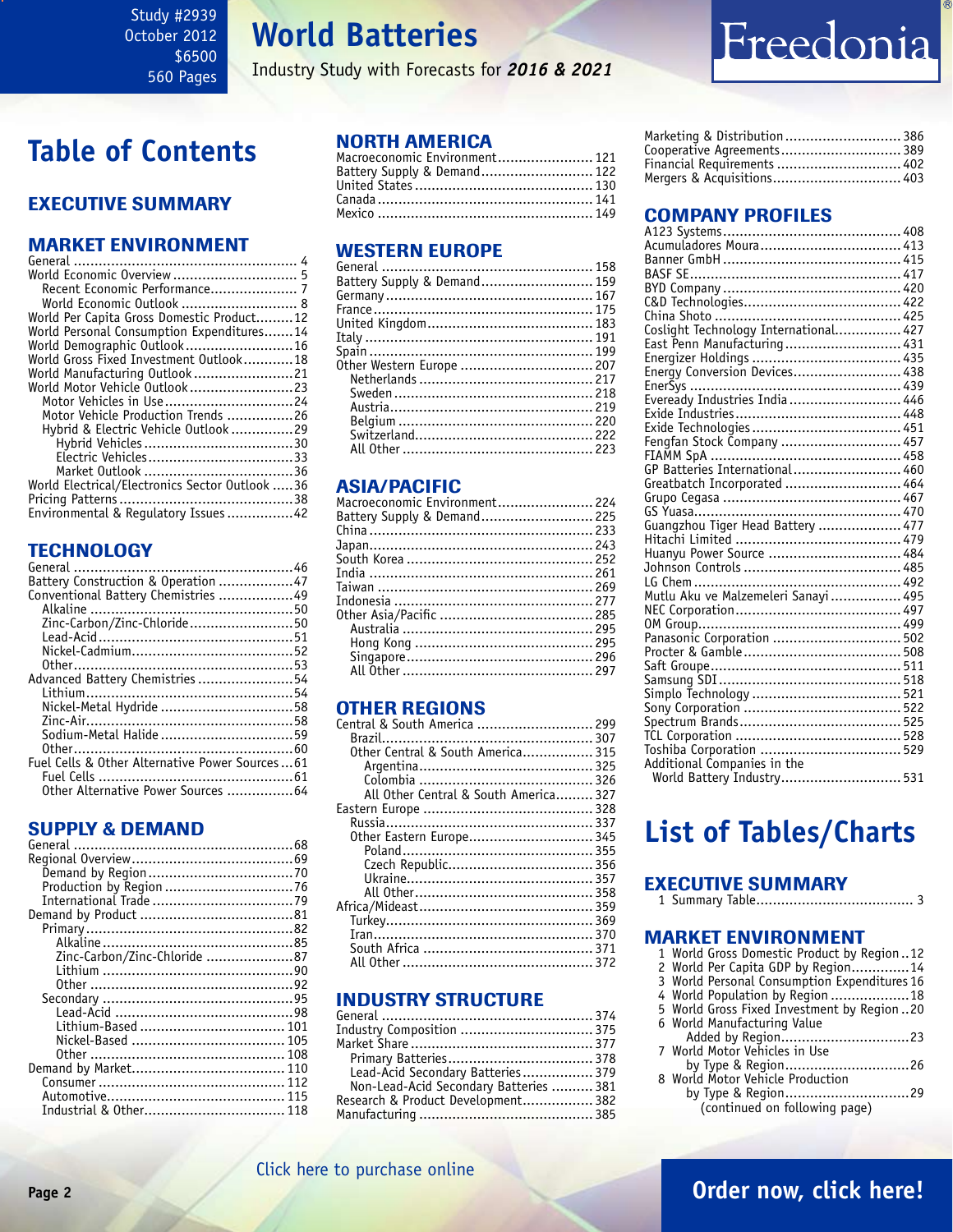<span id="page-2-0"></span>Study #2939 October 2012 \$6500 560 Pages

### **World Batteries**

Industry Study with Forecasts for *2016 & 2021*

### **List of Tables/Charts**

(continued from previous page)

| 9 World Hybrid & Electric Vehicle          |  |
|--------------------------------------------|--|
| Sales by Type & Region30                   |  |
| 10 World Battery Pricing41                 |  |
| Cht World Battery Deflators, 2001-2021  41 |  |

#### **TECHNOLOGY**

|       | Cht Basic Battery Construction49<br>1 World Commercial Fuel Cell Demand64                   |
|-------|---------------------------------------------------------------------------------------------|
|       |                                                                                             |
|       | <b>SUPPLY &amp; DEMAND</b>                                                                  |
|       | 1 World Battery Demand by Region 73                                                         |
|       | Cht World Battery Demand by Region, 2011  74                                                |
|       | Cht World Battery Demand Projected                                                          |
|       | 2011-2016 Annual Rate of Growth75                                                           |
| 2     | World Battery Shipments by Region78                                                         |
|       | Cht World Battery Shipments by Region, 2011 79                                              |
| 3     | World Battery Net Exports by Region 81                                                      |
| 5     | 4 World Battery Demand by Product82<br><b>World Primary Battery</b>                         |
|       | Demand by Chemistry 84                                                                      |
| Cht   | World Primary Battery Demand                                                                |
|       | by Chemistry, 2011 85                                                                       |
| 6     | World Primary Alkaline Battery                                                              |
|       | Demand by Region 87                                                                         |
| 7     | World Primary Zinc-Carbon/Zinc-Chloride                                                     |
|       | Battery Demand by Region 89                                                                 |
| 8     | World Primary Lithium Battery                                                               |
|       | Demand by Region 92                                                                         |
| g     | World Other Primary Battery                                                                 |
| 10    | Demand by Region 95<br>World Secondary Battery                                              |
|       | Demand by Chemistry 97                                                                      |
| Cht   | World Secondary Battery Demand                                                              |
|       |                                                                                             |
| 11    |                                                                                             |
|       | World Lead-Acid Secondary Battery<br>Demand by Region  101                                  |
| 12    | World Lithium-Based Secondary<br>Battery Demand by Region  105                              |
|       |                                                                                             |
| 13    | World Nickel-Based Secondary<br>лш міскеі-ваѕе́а Secondary<br>Battery Demand by Region  108 |
|       | 14 World Other Secondary Battery                                                            |
|       | Demand by Region  110                                                                       |
| 15    | World Battery Demand by Market  111                                                         |
|       | Cht World Battery Demand by Market, 2011 112                                                |
| 16    | World Consumer Battery Demand                                                               |
|       | by Product & Region 114                                                                     |
| 17    | World Automotive Battery Demand                                                             |
|       | by Market, Vehicle Type, & Region  117                                                      |
| 18    | World Industrial & Other Battery                                                            |
|       | Demand by Product & Region 120                                                              |
|       |                                                                                             |
|       | <b>NORTH AMERICA</b>                                                                        |
| $1\,$ | North America: Battery                                                                      |

| I NUILII AIIICHLA. DALLEIV                  |                       |  |
|---------------------------------------------|-----------------------|--|
|                                             | Supply & Demand 125   |  |
| Cht North America: Battery Demand           |                       |  |
|                                             | by Country, 2011  126 |  |
| 2 North America: Primary Battery Demand 127 |                       |  |
| 3 North America: Secondary                  |                       |  |
|                                             | Battery Demand 129    |  |
| 4 United States: Battery                    |                       |  |
|                                             | Supply & Demand 134   |  |
| 5 United States: Primary Battery Demand 137 |                       |  |
|                                             |                       |  |

- 6 United States: Secondary Battery Demand.............................. 140 7 Canada: Battery Supply & Demand ....... 144
	- 8 Canada: Primary Battery Demand ......... 146
- 9 Canada: Secondary Battery Demand...... 148
- 10 Mexico: Battery Supply & Demand........ 153
- 11 Mexico: Primary Battery Demand.......... 155 12 Mexico: Secondary Battery Demand ...... 157

|     | <b>WESTERN EUROPE</b>                                                              |
|-----|------------------------------------------------------------------------------------|
|     | 1 Western Europe: Battery                                                          |
|     | Supply & Demand 162                                                                |
| Cht | Western Europe: Battery Demand                                                     |
|     | by Country, 2011  163                                                              |
| 2   | Western Europe: Primary<br>Battery Demand 164                                      |
|     |                                                                                    |
| 3   |                                                                                    |
|     |                                                                                    |
| 4   | Germany: Battery Supply & Demand  170                                              |
| 5   | Germany: Primary Battery Demand  172                                               |
| 6   | Germany: Secondary Battery Demand 174                                              |
| 7   | France: Battery Supply & Demand  178<br>France: Primary Battery Demand  180        |
| 8   |                                                                                    |
| 9   | France: Secondary Battery Demand 182                                               |
| 10  |                                                                                    |
|     | United Kingdom: Battery<br>Supply & Demand 186                                     |
| 11  |                                                                                    |
|     |                                                                                    |
| 12  | United Kingdom: Secondary                                                          |
|     |                                                                                    |
| 13  | Italy: Battery Supply & Demand 194                                                 |
| 14  | Italy: Primary Battery Demand 196                                                  |
| 15  | Italy: Secondary Battery Demand  198                                               |
| 16  | Spain: Battery Supply & Demand  202                                                |
| 17  | Spain: Primary Battery Demand  204<br>Spain: Secondary Battery Demand  206         |
| 18  |                                                                                    |
| 19  | Other Western Europe: Battery                                                      |
|     | Supply & Demand 209                                                                |
| 20  | Other Western Europe: Primary                                                      |
|     | Battery Demand 211                                                                 |
| 21  | Other Western Europe: Secondary                                                    |
|     | Battery Demand 213                                                                 |
| 22  | Other Western Europe: Battery<br>Supply & Demand by Country 215                    |
|     |                                                                                    |
| 23  | Other Western Europe: Battery<br>Demand by Product & Country 217                   |
|     |                                                                                    |
|     |                                                                                    |
|     | ASIA/PACIFIC                                                                       |
|     | 1 Asia/Pacific: Battery Supply & Demand. 228                                       |
|     | Cht Asia/Pacific: Battery Demand                                                   |
|     | by Country, 2011  229                                                              |
| 2   |                                                                                    |
| 3   | Asia/Pacific: Primary Battery Demand230<br>Asia/Pacific: Primary Battery Demand230 |
| 4   | China: Battery Supply & Demand  238                                                |
| 5   | China: Primary Battery Demand  240                                                 |
| 6   | China: Secondary Battery Demand 242                                                |
| 7   | Japan: Battery Supply & Demand 247                                                 |
| 8   | Japan: Primary Battery Demand 249                                                  |
| 9   | Japan: Secondary Battery Demand  251                                               |
| 10  | South Korea: Battery Supply & Demand. 256                                          |
| 11  | South Korea: Primary Battery Demand  258                                           |
|     |                                                                                    |

- 12 South Korea: Secondary Battery Demand.............................. 260 13 India: Battery Supply & Demand.......... 264
- 14 India: Primary Battery Demand............ 266 15 India: Secondary Battery Demand ........ 268
- 16 Taiwan: Battery Supply & Demand........ 272
- 17 Taiwan: Primary Battery Demand.......... 274

|  | <b>Freedoni</b> a |  |  |  |  |
|--|-------------------|--|--|--|--|
|  |                   |  |  |  |  |

- 18 Taiwan: Secondary Battery Demand ...... 276
- 19 Indonesia: Battery Supply & Demand.... 280
- 20 Indonesia: Primary Battery Demand...... 282 21 Indonesia: Secondary Battery Demand .. 284
- 22 Other Asia/Pacific: Battery
- Supply & Demand............................ 288 23 Other Asia/Pacific: Primary Battery Demand.............................. 290
- 24 Other Asia/Pacific: Secondary Battery Demand.............................. 292
- 25 Other Asia/Pacific: Battery Supply & Demand by Country ...................... 294

#### OTHER REGIONS

|                       | 1 Central & South America: Battery<br>Supply & Demand 302                   |  |
|-----------------------|-----------------------------------------------------------------------------|--|
|                       | 2 Central & South America: Primary                                          |  |
|                       | Battery Demand 304                                                          |  |
| 3                     | Central & South America: Secondary                                          |  |
|                       | Battery Demand 306                                                          |  |
| 4                     | Brazil: Battery Supply & Demand  310                                        |  |
| 5                     | Brazil: Primary Battery Demand  312                                         |  |
| 6<br>7                | Brazil: Secondary Battery Demand 314<br>Other Central & South America:      |  |
|                       | Battery Supply & Demand 318                                                 |  |
| 8                     | Other Central & South America:                                              |  |
|                       | Primary Battery Demand  320                                                 |  |
|                       | 9 Other Central & South America:                                            |  |
|                       | Secondary Battery Demand  322                                               |  |
| 10                    | Other Central & South America:                                              |  |
| 11                    | Supply & Demand by Country  324                                             |  |
|                       | Eastern Europe: Battery<br>Supply & Demand332                               |  |
| 12                    | Eastern Europe: Primary                                                     |  |
|                       | Battery Demand 334                                                          |  |
| 13                    | Eastern Europe: Secondary Battery                                           |  |
|                       | Outlook & Suppliers  336                                                    |  |
| 14<br>15 <sup>1</sup> | Russia: Battery Supply & Demand  340                                        |  |
| 16                    | Russia: Primary Battery Demand  342<br>Russia: Secondary Battery Demand 344 |  |
| 17                    |                                                                             |  |
|                       | Other Eastern Europe: Battery<br>Supply & Demand 348                        |  |
| 18                    | Other Eastern Europe: Primary<br>Battery Demand350                          |  |
|                       |                                                                             |  |
| 19                    | Other Eastern Europe: Secondary<br>Battery Demand352                        |  |
| 20                    | Other Eastern Europe: Battery                                               |  |
|                       | Supply & Demand by Country 354                                              |  |
| 21                    |                                                                             |  |
|                       | Africa/Mideast: Battery<br>Supply & Demand362                               |  |
| 22.                   | Africa/Mideast: Primary<br>Battery Demand 364                               |  |
|                       |                                                                             |  |
|                       |                                                                             |  |
|                       | 24 Africa/Mideast: Supply                                                   |  |
|                       | ca/mideast.   здрргу<br>& Demand by Country 368                             |  |
|                       |                                                                             |  |

#### INDUSTRY STRUCTURE

| 1 World Battery Sales by Company, 2011 376 |  |
|--------------------------------------------|--|
| Cht World Battery Market Share, 2011 378   |  |
| Cht World Primary Battery                  |  |
| Market Share, 2011  379                    |  |
| Cht World Lead-Acid Battery                |  |
| Market Share, 2011  381                    |  |
| Cht World Non-Lead-Acid Secondary          |  |
| Battery Market Share, 2011  382            |  |
| 2 Selected Cooperative Agreements 391      |  |
| 3 Selected Acquisitions & Divestitures 405 |  |

### **Page 3 [Order now, click here!](#page-6-0)**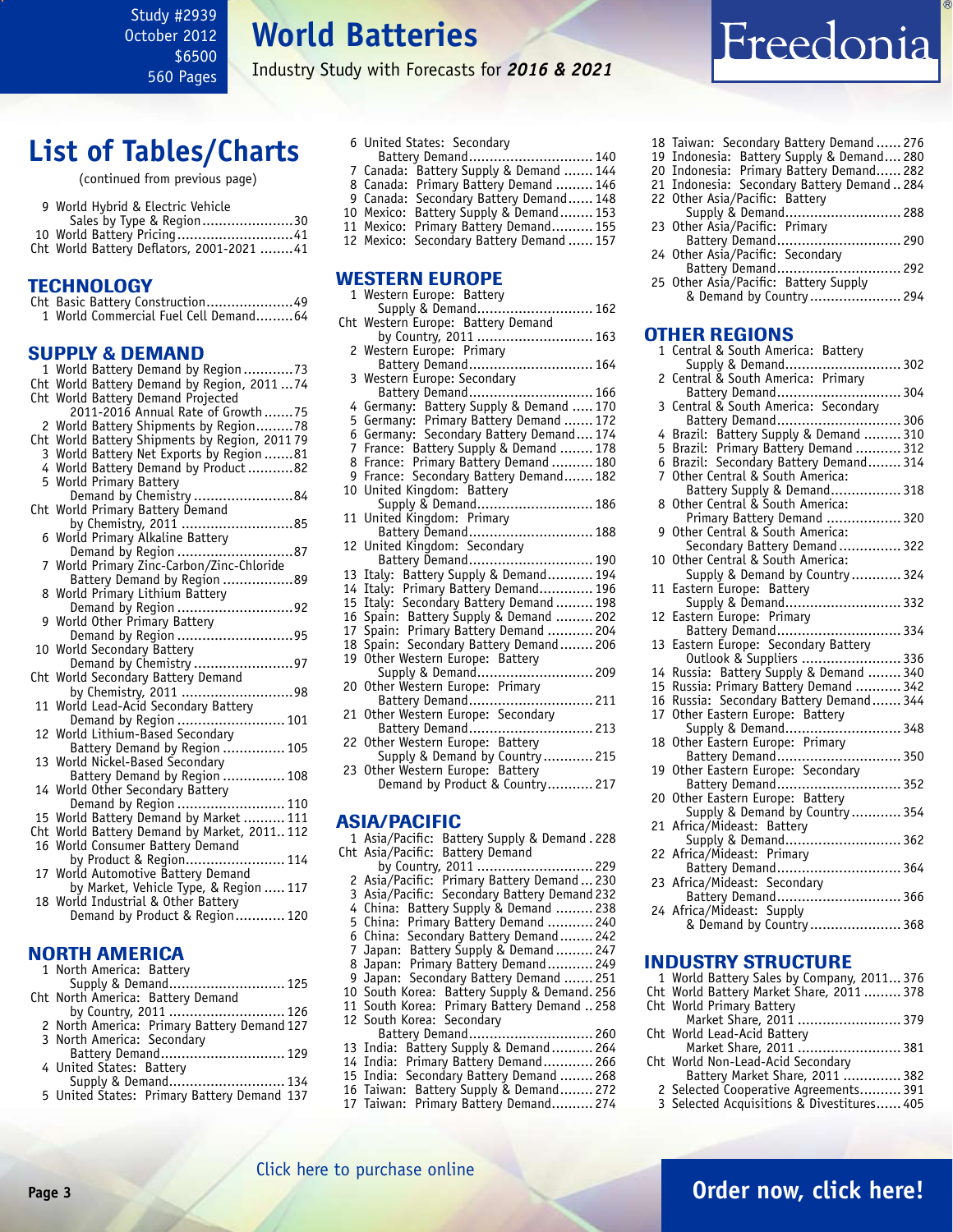<span id="page-3-0"></span>Study #2939 October 2012 \$6500 560 Pages

### **World Batteries**

Industry Study with Forecasts for *2016 & 2021*

### *China will remain the largest market, bolstered by 12+ percent annual gains through 2016 as consumer electronics, electric bicycle, and motor vehicle output and use continue to climb.*

### **World demand to rise 8.1% annually through 2016**

World demand for primary and secondary batteries is forecast to rise 8.1 percent per year to \$132 billion in 2016. China will remain the largest national market for batteries, bolstered by an over 12 percent annual increase in product sales through 2016 as consumer electronics, electric bicycle, and motor vehicle output and use continue to climb. Battery demand in India will expand faster than in any other nation, as the nation's manufacturing base and personal incomes grow further. South Korea will also record strong market advances, driven by expanding motor vehicle and electronics output. Battery demand in Japan, the US, and Western Europe will rise at a rate below the world average through 2016, but suppliers in these markets will benefit from revitalized manufacturing industries and higher consumer spending.

### **Industrial & other market to be fastest growing**

Battery sales to industrial and other markets will post the fastest gains of any market through 2016. Advances will be stimulated by increasing gross fixed investment, expanding global manufacturing output, and ongoing industrialization activity in developing nations. The automotive battery market will also record strong increases based on expanded output and use of conventional and hybrid motor vehicles. Consumer battery sales advances will

**World Battery Demand, 2016** (\$132 billion) China 32% Western Europe 14% Other Asia/Pacific 24% North America 17% Other Regions 13%

also be strong. Rising incomes in developing nations will drive greater use of basic battery powered devices, while increased use of portable, high-drain electronics will fuel growth in the consumer market worldwide.

### **Secondary batteries to outpace primary types**

Demand for secondary batteries is expected to rise at a faster rate than demand for primary types. Many common electronic devices (e.g., mobile phones, portable computers) utilize secondary batteries. In addition, use of grid storage systems to regulate electrical generation system output is expected to increase quickly, further bolstering secondary battery sales. Many of these

applications favor lithium or nickel-metal hydride battery types. Lithium-based secondary batteries are expected to register the fastest demand gains of any type of battery due to their high performance characteristics. Primary battery suppliers will see a shift away from lowcost, low-performing battery types toward higher output, more expensive primary batteries, which will contribute to value growth through 2016. Demand for these batteries will be spurred by greater use of devices traditionally powered by primary types (e.g., flashlights, electronic lanterns, clocks, radios) as income levels climb in developing nations. Increased utilization of other battery powered technologies, such as RFID tags, will also drive global sales growth.

Freedonia

Copyright 2012 The Freedonia Group, Inc.

### **Page 4 [Order now, click here!](#page-6-0)**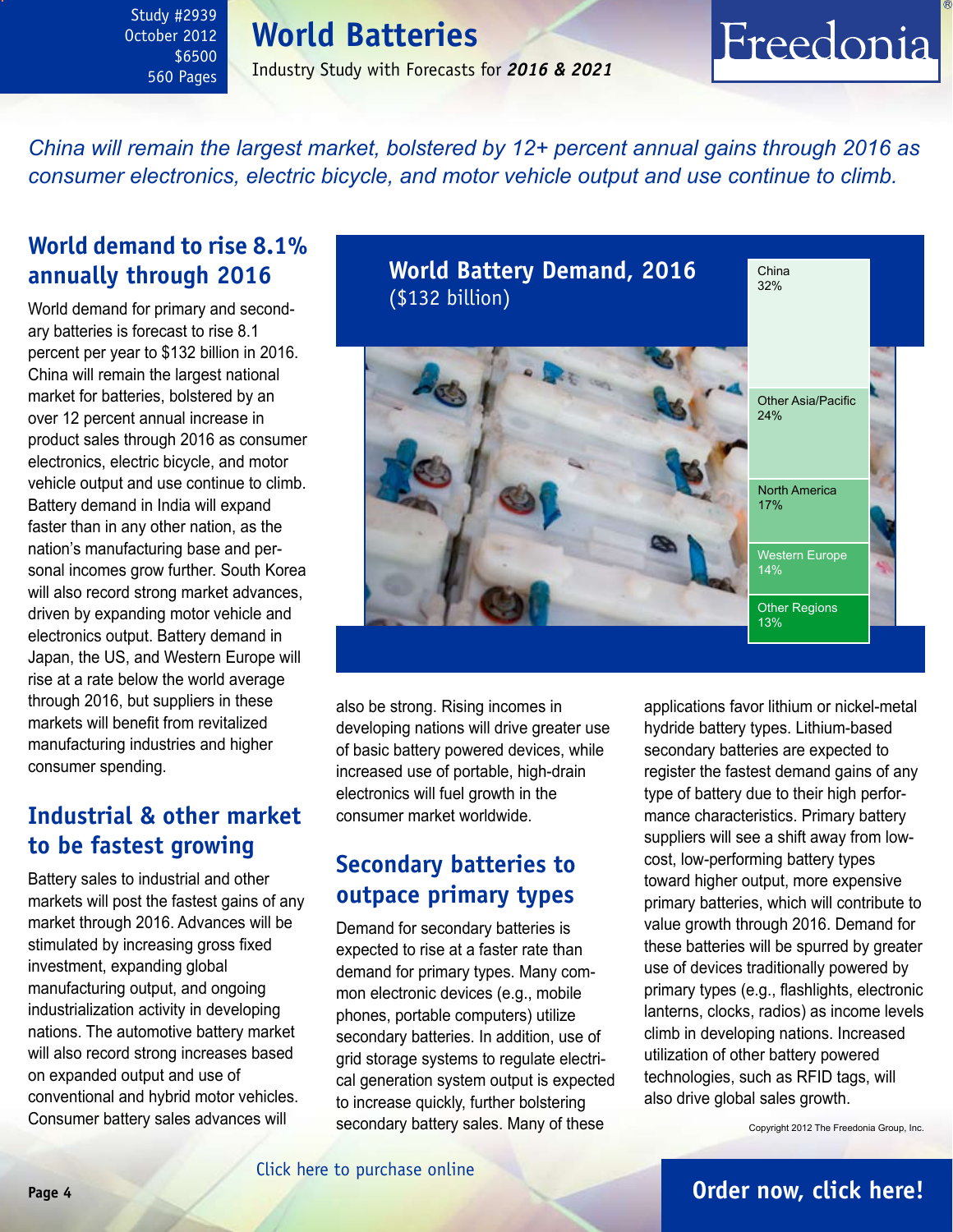# **World Batteries**

Industry Study with Forecasts for *2016 & 2021*

i

### **Sample Text, Table & Chart**

<span id="page-4-0"></span>Study #2939 October 2012

> \$6500 560 Pages

### **SOUTH KOREA: SECONDARY BATTERY DEMAND**

Freedonia

**(million dollars)**

**TABLE VII-12**

### Item 2001 2006 2011 2016 2021 Population (million persons) vehicles/000 persons Motor Vehicles in Use (million) Gross Fixed Investment (bil 2010\$) \$ automotive batteries/vehicle \$ consumer batteries/capita \$ indus & other batteries/mil \$ GFI Secondary Battery Demand By Type: Lead-Acid Lithium-Based Nickel-Based Other 40 75 155 230 315 By Market: Automotive Consumer 340 910 3000 3000 3000 4605 910 3000 3000 4605 910 3000 4605 910 3000 4605 910 3000 4605 910 3000 460 Industrial & Other % secondary South Korea Battery Demand **sample table**

#### **asia/pacific**

In 1997, the South Korean government initiated an investment program designed to build a world-leading lithium ion batter in the nation. Investment by both government and private en increased rapidly since the beginning of the program, and has growth in South Korea's battery output. The nation is a major exporter of secondary batteries, but does not have a large ma base for primary batteries, and runs a small trade deficit in pr The local battery industry serves the country's large electrical tronics manufacturing industry, along with its rapidly expand tive industry, leading to the emphasis on secondary battery production. Suppliers of primary batteries to South Korea include China, Indonesia, Thailand, and the US. Important trade partners with regard to Other secondary batteries include Australia, China, Japan, and the U as the nation's other regional neighbors, and several African Eastern nations.

Demand for batteries in South Korea is projected to grow at a 9.1 and a 9.1 and 19.1 and 19.1 and 19.1 and 19.1 and 19.1 and 19.1 and 19.1 and 19.1 and 19.1 and 19.1 and 19.1 and 19.1 and 19.1 and 19.1 and 19.1 and 19.1 an

percent annual pace to  $f$ 2006-2011 and regional growth rates of South rates, the performance of South rates, the performance of South Korea and Romance of South Romance of South Korea and Romance of South Korea and Romance of South Romance of Sou battery market will exceed  $SAMPLE$  halized r<br>ing personal consumptic ing personal consumptic<br>ics, many of which are  $\bf{TFXT}$  wire batteries. The ics, many of which are **manufactured locally and repulse the manufacture of motor vehicle** require batteries. The manufactured require batteries. The manufactured require batteries. The manufactured require batteries. The number of motor vehicle<br>overall number of replace. overall number of replace



Korean motor vehicle park. Conversely, automotive manufacturers based in South Korea are flourishing, but are building new m production capacity in nations that are driving sales, such as the US. As a result, motor vehicle output gains will slow dra between 2011 and 2016, reducing increases in battery deman motor vehicle OEMs. The rate at which the electrical and el manufacturing industry expanded from 2006 to 2011 will no going forward, further slowing gains.





### **Page 5 [Order now, click here!](#page-6-0)**

#### [Click here to purchase online](http://www.freedoniagroup.com/DocumentDetails.aspx?Referrerid=FM-Bro&StudyID=2939)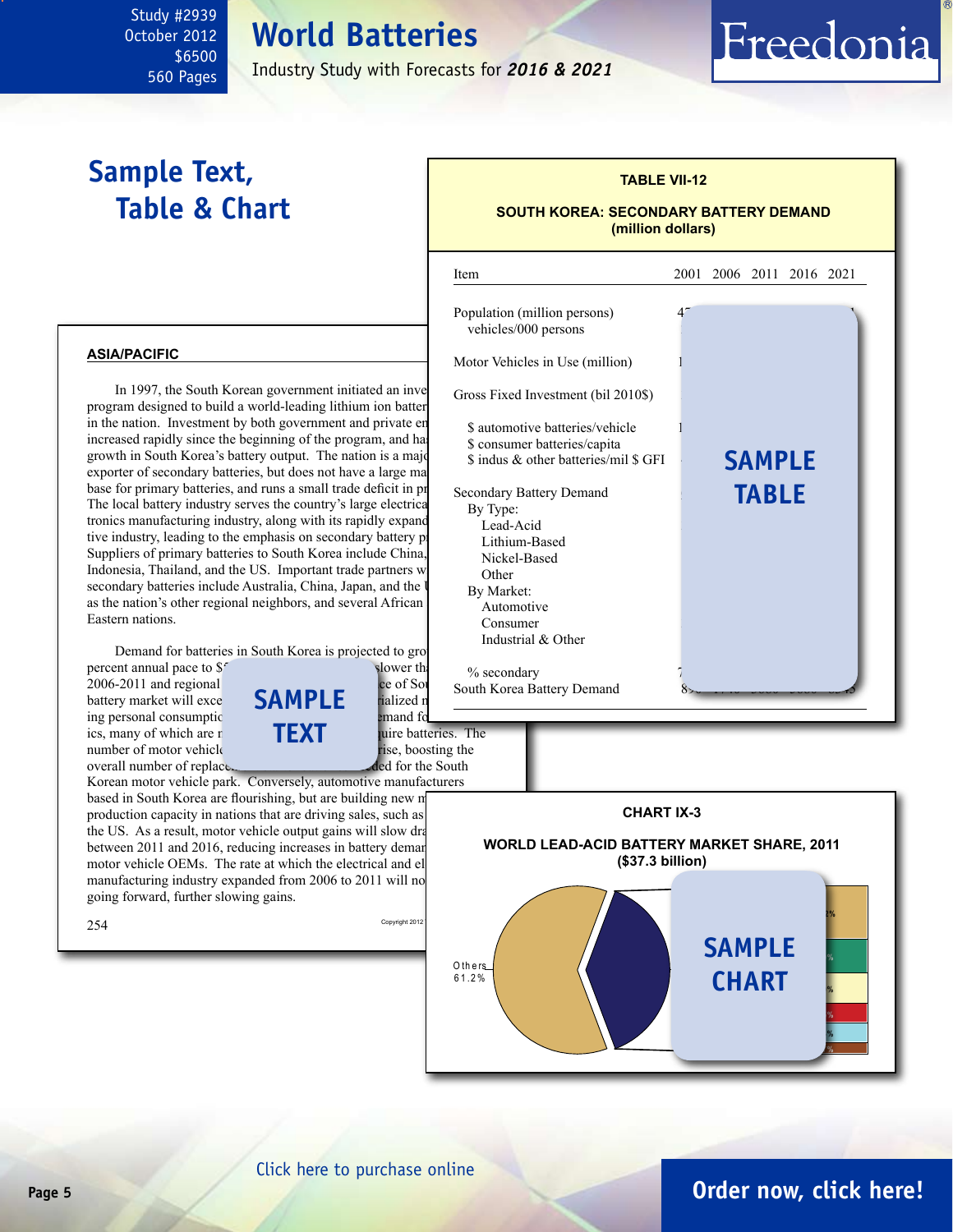### <span id="page-5-0"></span>Study #2939 October 2012 \$6500 560 Pages

## **World Batteries**

Industry Study with Forecasts for *2016 & 2021*

### **Sample Profile, Table & Forecast**

### **TABLE VII-11 SOUTH KOREA: PRIMARY BATTERY DEMAND (million dollars)** Item 2001 2006 2011 2016 2021 Population (million persons) Gross Fixed Investment (bil 2010\$) \$ consumer batteries/capita \$ indus & other batteries/mil \$ GFI Primary Battery Demand By Type: Alkaline 130 195 325 465 670 **table**Zinc-Carbon/Zinc-Chloride Lithium 15 35 90 175 90 175 90 175 90 175 90 175 90 175 90 175 90 175 90 175 90 175 90 175 90 175 90 175 90 17 Other 50 60 85 90 90 By Market: Consumer Industrial  $& Other$ % primary South Korea Battery Demand **sample**

#### **COMPANY PROFILES**

**Acumuladores Moura SA** Rua Diário de Pernambuco, 195 Tancredo Neves, Belo Jardim 55150 Brazil 55-81-3411-10

http://www.mo

Annual Sales: Employment:

Key Products: lead action and acid and stationary batteries

Acumuladores Moura produces lead acid automotive, traction, marine, and stationary batteries. The Company is privately held.

**sample**

**profile**

The Company's automotive batteries are available under the LOG DIESEL and INTELLIGENT BATTERY brand names. INTELLIGENT BATTERY products are designed to offer a 50 percent longer service life than conventional automotive batteries and feature a silver tin alloy in the positive plates to prevent corrosion. Acumuladores Moura's LOG DIESEL batteries, which are engineered to offer vibration resistance, can be employed in commercial trucks, buses, farming and earth moving machinery, power generation units, and diesel powered equipment, among other applications.

Traction batteries from Acumuladores Moura are sold under the MOURA LOG HDP brand name. Applications for these batteries include electric forklifts, pallet movers, and towing vehicles. The Company's MOURA BOAT marine batteries, which are used in boats for both starting and service applications, feature thick plates with dual

413 Copyright 2012 The Freedonia Group, Inc.

"Demand for primary batteries in South Korea is projected to grow at a 6.9 percent yearly pace to \$830 million in 2016, slowing from the gains posted in the 2006-2011 period, but about the same as gains in the region as a whole. The market will be driven by continuing improvement in per capita incomes, stimulating sales of devices such as personal electronics and toys. Also aiding in growth, battery consumers ..."

Freedonia

--Section VII, pg. 256

### **Page 6 [Order now, click here!](#page-6-0)**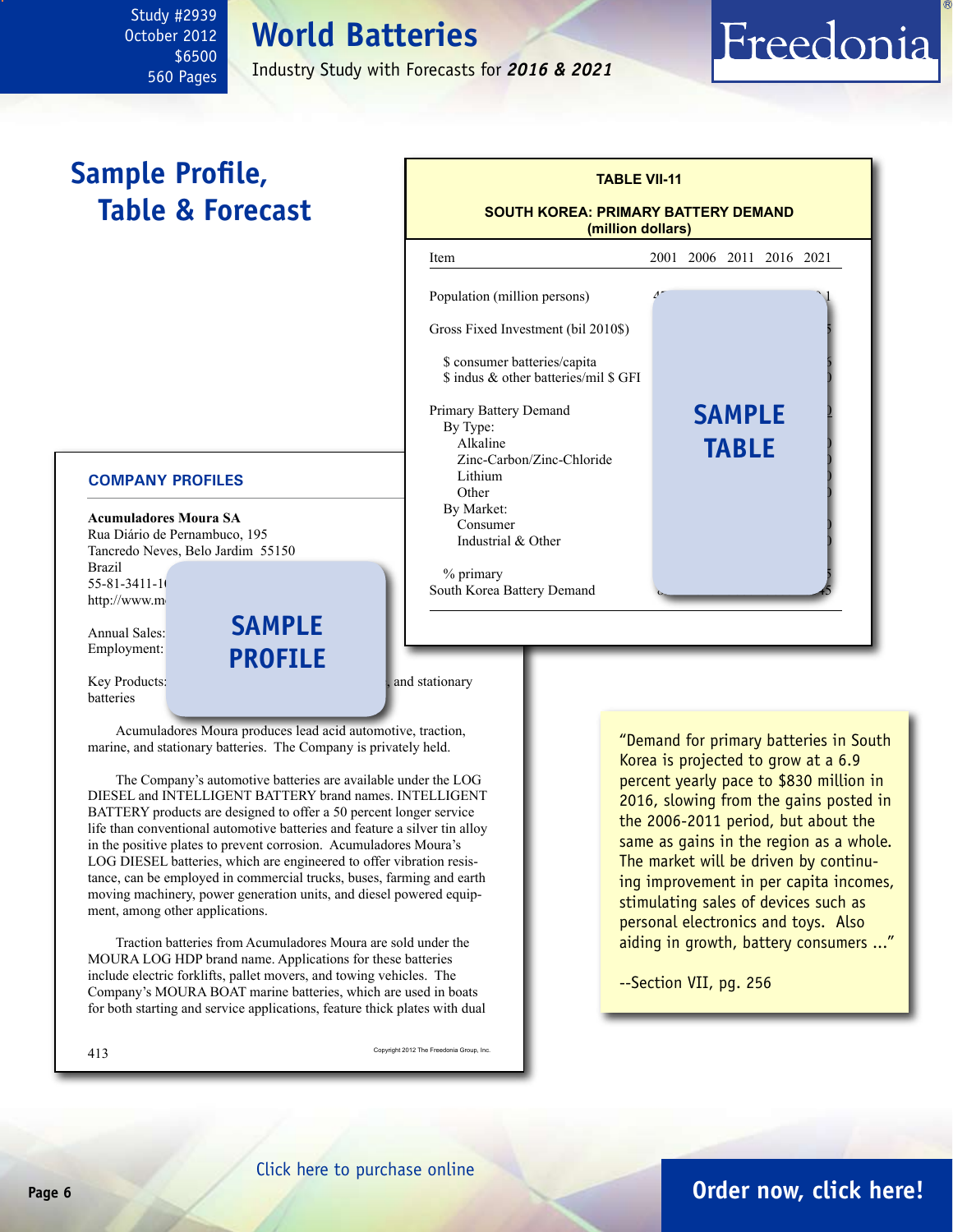### <span id="page-6-0"></span>**ORDER INFORMATION**

**Five Convenient Ways to Order**

INDUSTRY MARKET RESEARCH FOR BUSINESS LEADERS, STRATEGISTS, DECISION MAKERS

# Freedonia

**ONLINE: [www.freedoniagroup.com](http://www.freedoniagroup.com/DocumentDetails.aspx?Referrerid=FM-Bro&StudyID=2939)**

**MAIL: Print out and complete the order form and send to The Freedonia Group (see address at the bottom of this form)**

**PHONE: Call toll free, 800.927.5900 (US) or +1 440.684.9600**

**FAX: +1 440.646.0484 (US)**

**EMAIL: [info@freedoniagroup.com](mailto:info@freedoniagroup.com)**

#### **Free Handling & Shipping**

**There is NO charge for handling or UPS shipping in the US. Expect delivery in 3 to 5 business days. Outside the US, Freedonia provides free airmail service. Express delivery is available at cost.**

#### **Orders Outside of the US**

**Checks must be made payable in US funds, drawn against a US bank and mailed directly to The Freedonia Group. For wire transfers please contact our customer service department at info@ freedoniagroup.com. Credit cards accepted.**

#### **Credit Card Orders**

**For convenience, Freedonia accepts American Express, MasterCard or Visa. Credit card purchases must include account number, expiration date and authorized signature.**

#### **Save 15%**

**If you order three (3) different titles at the same time, you can receive a 15% discount. If your order is accompanied by a check or wire transfer, you may take a 5% cash discount (discounts do not apply to Corporate Use Licenses).**

#### **Corporate Use License**

**Now every decision maker in your organization can act on the key intelligence found in all Freedonia studies. For an additional \$2600, companies receive unlimited use of an electronic version (PDF) of the study. Place it on your intranet, e-mail it to coworkers around the world, or print it as many times as you like,** 

### [Click here to learn more about](http://www.freedoniagroup.com/pdf/FreedoniaCULBro.pdf)  [the Corporate Use License](http://www.freedoniagroup.com/pdf/FreedoniaCULBro.pdf)

| <b>ORDER FORM</b><br><b>F-WEB.-2939</b>                                                                                                               |                                                                                                                                                                                                                                     |
|-------------------------------------------------------------------------------------------------------------------------------------------------------|-------------------------------------------------------------------------------------------------------------------------------------------------------------------------------------------------------------------------------------|
|                                                                                                                                                       |                                                                                                                                                                                                                                     |
|                                                                                                                                                       |                                                                                                                                                                                                                                     |
|                                                                                                                                                       |                                                                                                                                                                                                                                     |
| $+$ \$2600<br>Corporate Use License (add to study price) *                                                                                            |                                                                                                                                                                                                                                     |
| Additional Print Copies @ \$600 each *                                                                                                                |                                                                                                                                                                                                                                     |
| Total (including selected option) \$___________                                                                                                       |                                                                                                                                                                                                                                     |
| □ Enclosed is my check (5% discount) drawn on a US bank and payable to<br>The Freedonia Group, Inc., in US funds (Ohio residents add 7.75% sales tax) | Street $\frac{1}{(No PO Box please)}$                                                                                                                                                                                               |
|                                                                                                                                                       |                                                                                                                                                                                                                                     |
| □ Bill my company □ American Express □ MasterCard □ Visa                                                                                              |                                                                                                                                                                                                                                     |
| <b>MM</b><br>YY                                                                                                                                       |                                                                                                                                                                                                                                     |
|                                                                                                                                                       | Country <u>example</u> and the country of the country of the country of the country of the country of the country of the country of the country of the country of the country of the country of the country of the country of the c |
| Credit Card #<br><b>Expiration Date</b>                                                                                                               |                                                                                                                                                                                                                                     |
|                                                                                                                                                       |                                                                                                                                                                                                                                     |
|                                                                                                                                                       |                                                                                                                                                                                                                                     |
|                                                                                                                                                       |                                                                                                                                                                                                                                     |

**\* Please check appropriate option and sign below to order an electronic version of the study.**

#### **Corporate Use License Agreement**

**The above captioned study may be stored on the company's intranet or shared directory, available to company employees. Copies of the study may be made, but the undersigned represents that distribution of the study will be limited to employees of the company.**

#### **Individual Use License Agreement**

**The undersigned hereby represents that the above captioned study will be used by only \_\_\_ individual(s) who are employees of the company and that the study will not be loaded on a network for multiple users. In the event that usage of the study changes, the Company will promptly notify Freedonia of such change and will pay to Freedonia the appropriate fee based on Freedonia's standard fee schedule then in effect. Note: Entire company corporate use license, add \$2600; one additional user, add \$600; two additional users, add \$1200; three additional users, add \$1800.**

**Signature Signature**

**The Freedonia Group, Inc. 767 Beta Drive • Cleveland, OH • 44143-2326 • USA • [Web site: www.freedoniagroup.com](http://www.freedoniagroup.com/Home.aspx?ReferrerId=FM-Bro) Tel US: 800.927.5900 or +1 440.684.9600 • Fax: +1 440.646.0484 • [e-mail: info@freedoniagroup.com](mailto:info@freedoniagroup.com)**